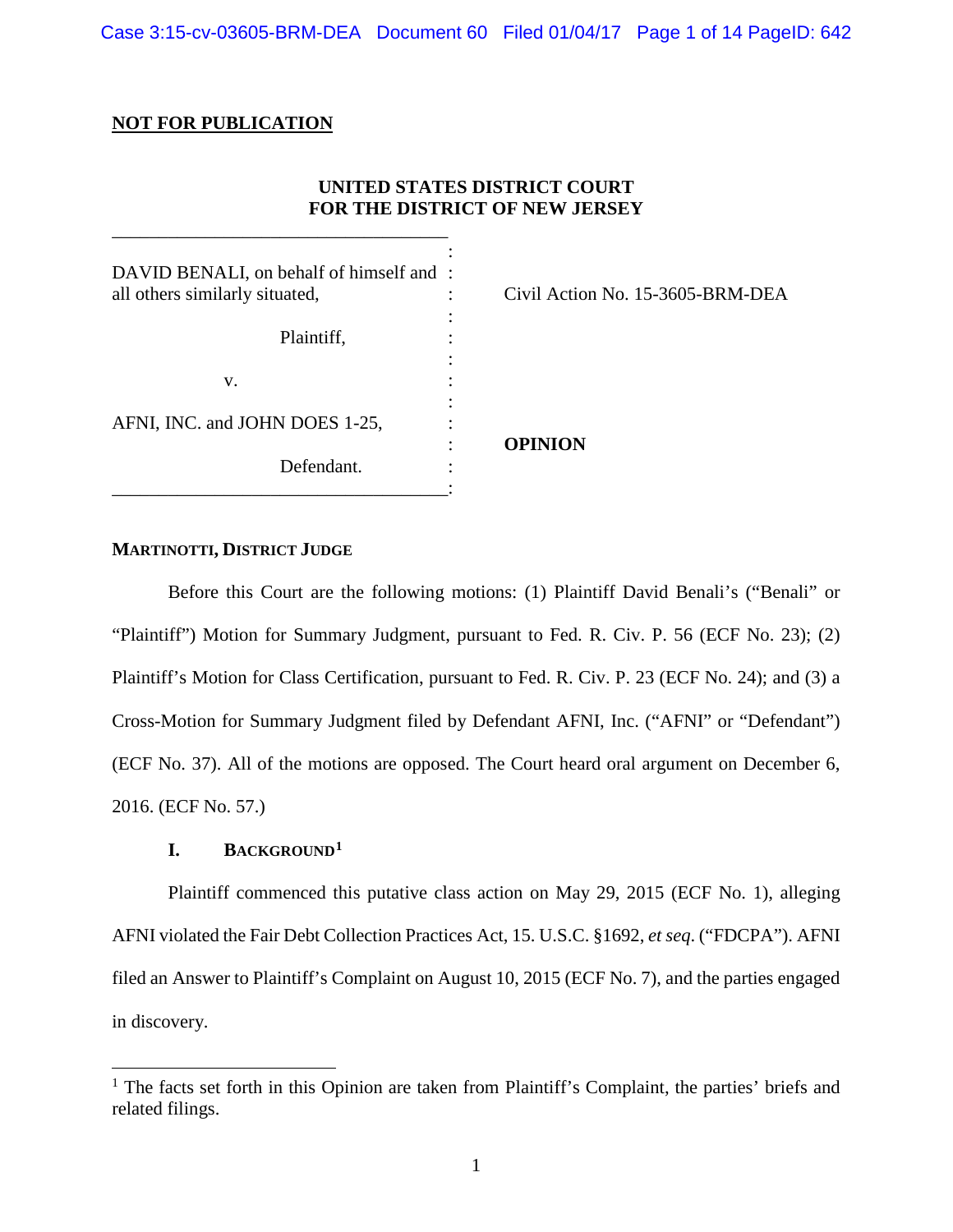### Case 3:15-cv-03605-BRM-DEA Document 60 Filed 01/04/17 Page 2 of 14 PageID: 643

The Complaint alleges that, "within the last year the Defendant began a collection campaign against the Plaintiff in an attempt to collect an alleged 'debt.'" (Compl. (ECF No. 1) at  $\P$  15.)<sup>[2](#page-1-0)</sup> "On or about January 14, 2015 the Defendant sent the Plaintiff a collection letter" (the "Collection Letter"). (*Id*. at ¶ 16, Ex. A; PSUMF at ¶ 1; DSUMF at ¶ 1.) The Collection Letter stated that \$3,284.37 was owed by Plaintiff to AT&T Mobility. (PSUMF at  $\P$  2; DSUMF at  $\P$  2.)

The Collection Letter further stated, in pertinent part, as follows: "Payments made electronically to Afni may be subject to a \$4.95 processing fee. Payment sent by mail are not subject to any processing fee." (Compl. at  $\P$  19, Ex. A; PSUMF at  $\P$  4; DSUMF at  $\P$  4.) The crux of Plaintiff's Complaint is that "Defendant ha[d] no legal or contractual right to charge a processing fee." (Compl. at ¶ 20.) Nevertheless, "[a]ny payments made by a debtor by phone or online would incur this \$4.95 processing fee." (PSUMF at ¶ 8; DSUMF at ¶ 8.) Defendant sent collection letters, substantially similar to the Collection Letter received by Plaintiff, to over 31,000 AT&T customers residing in New Jersey. (PSUMF at ¶ 11; DSUMF at ¶ 11.)

Despite multiple references to "Plaintiff's Wireless Customer Agreement with AT&T" (*see, e.g.*, PSUMF at ¶ 6) and repeated claims that "[t]he AT&T account was related to the Plaintiff's cellular phone" (*id*. at ¶ 3 (citations omitted)), the Complaint attempts to obfuscate the fact that the AT&T Mobility account referenced in the Collection Letter is not Plaintiff's. (*Compare* PSUMF and Compl. *with* Amended Declaration of David Benali in Support of the Plaintiff's Motion for Summary Judgment ("Benali Am. Decl.") (ECF No. 31) at ¶ 4.) Indeed, the parties agree that "Plaintiff never signed any agreement with . . . AT&T Mobility." (PSUMF at ¶

<span id="page-1-0"></span> $2$  It is undisputed the "Defendant is a 'debt collector' as that term is used and defined by the [FDCPA]." (Plaintiff's Statement of Undisputed Facts Pursuant to Local Civil Rule 56.1 ("PSUMF") (ECF No. 23-3) at ¶ 9; Defendant's Response to Plaintiff's Statement of Undisputed Facts Pursuant to Local Rule 56.1 and Counter-Statement of Material Facts in Support of Its Cross-Motion for Summary Judgment ("DSUMF") (ECF No. 37) at ¶ 9.)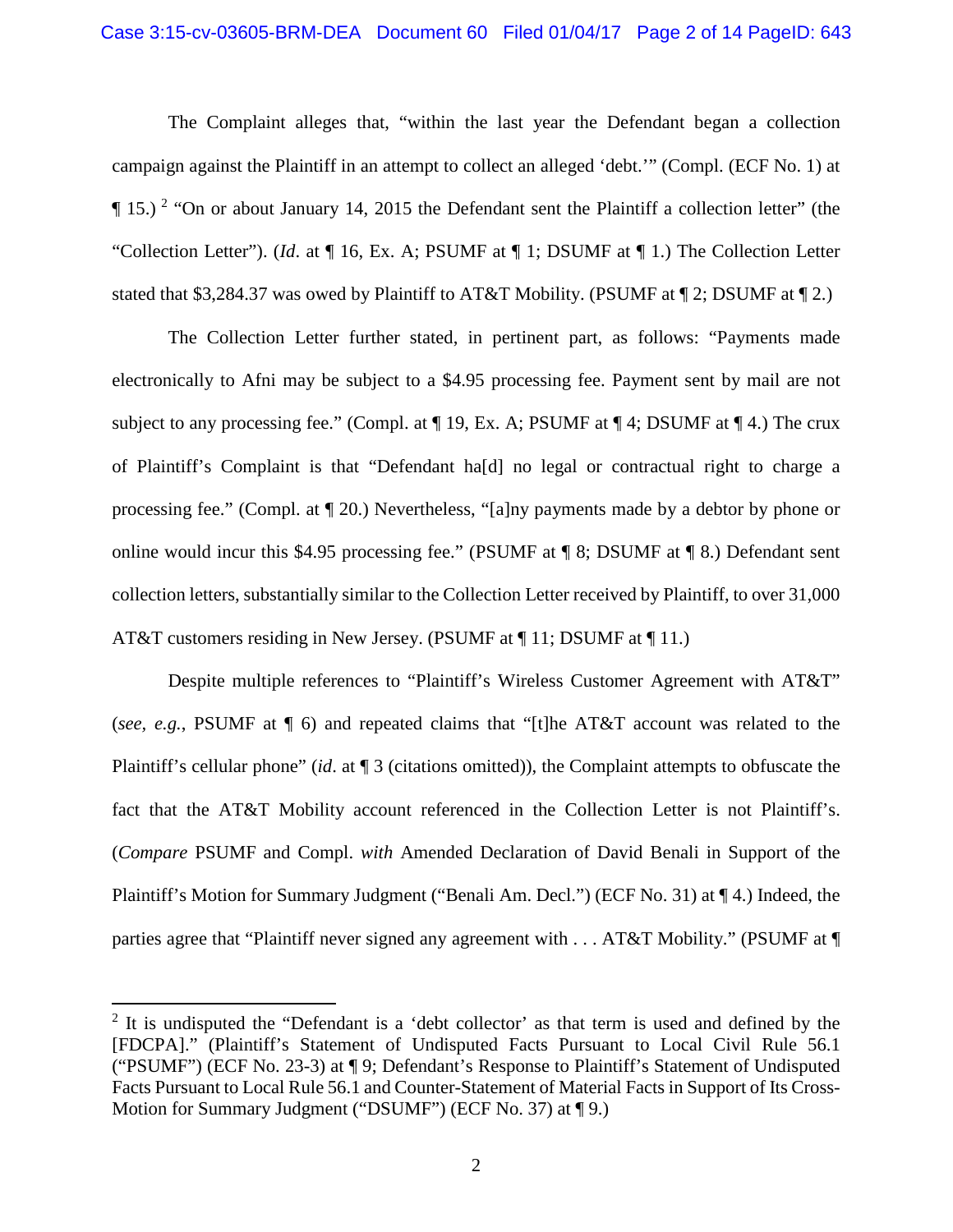5; DSUMF at ¶ 5.) Thus, at his deposition, Plaintiff testified he never intended to pay the subject debt when he received the Collection Letter and, in fact, never paid any portion of either the subject debt or the referenced \$4.95 processing fee. (DSUMF ¶¶ 13-16; *see also* Declaration of Concepcion A. Montoya in Response to Plaintiff's Motion for Summary Judgment and in Support of Defendant's Cross-Motion for Summary Judgment ("Montoya Decl.") (ECF No. 34) at Ex. 1.) Specifically, Plaintiff testified, in pertinent part, as follows:

- Q: Did you have an account with AT&T Mobility?
- A: No, not me.
- Q: Not you?
- A: No.
- Q: Who would have?
- A: Somebody else, but not me.
- Q: When you say "Somebody else," who are you referring to?
- A: I mean a scam because I never ordered. I contacted AT&T and I never ordered anything.

\* \* \*

- Q: So going back to this AT&T Mobility on this Exhibit 2, you said earlier that this was a scam.
- A: Yes.
- Q: Why do you say that?
- A: Because I never ordered a phone. I never opened a line. I never did anything on this.

\* \* \*

- Q: When you read that this is a collection notice, what was your reaction?
- A: I think that AT&T is not serious and they're just trying to get money from anywhere they can. But it's not my account. So it doesn't matter to me. It was no matter to me.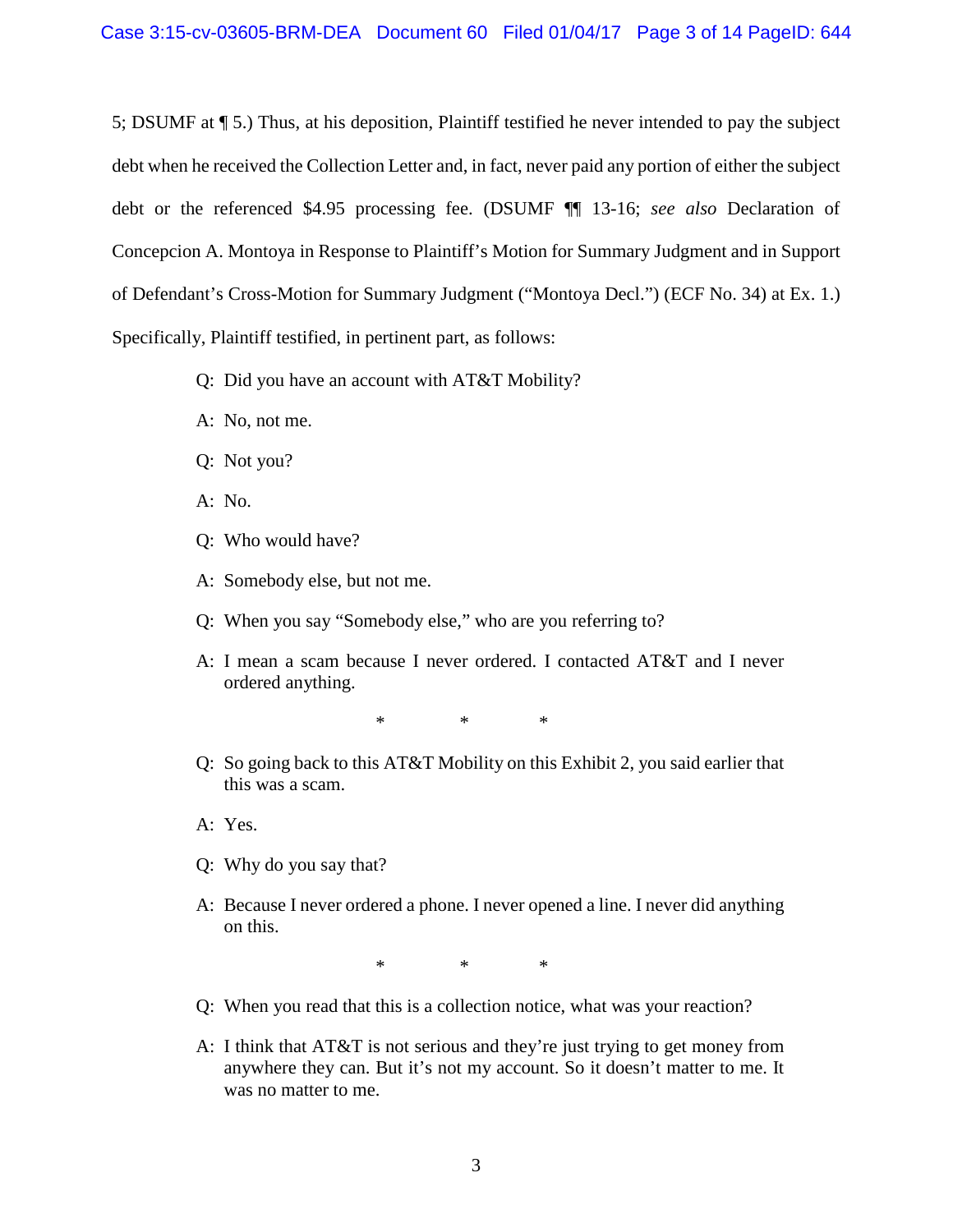\* \* \*

- Q: So you opened the letter, you saw it's a collection notice; correct?
- A: Yes.
- Q: You saw it wasn't your bill.
- A: Yes.
- Q: It wasn't your debt; correct?
- A: Correct.

(Montoya Decl., Ex. 1 at 35:24-36:11, 43:8-15, 60:8-14, 65:21-66:3.)

Although the Complaint is silent on this point, Plaintiff initially maintained the AT&T Mobility account referenced in the Collection Letter "is related to my cellular phone, which I used for personal, not business uses." (Declaration of David Benali in Support of the Plaintiff's Motion for Summary Judgment (ECF No. 23-2) at ¶ 4.) Later, however, Plaintiff submitted an Amended Declaration "clarifying" his position. (*See* Benali Am. Decl. (ECF No. 31).) In this later declaration, Plaintiff swears as follows: "I own and use an AT&T cellular phone as part of a family plan, which is registered to my wife, Tali Benali's name. . . . The January 14, 2015 Collection Letter sought to collect on a different AT&T Mobility account. . . . [T]his account was not mine, and I do not owe the accounts sought therein." (*Id*. at ¶¶ 4-5 (emphasis in original).)

When questioned about these inconsistencies during oral argument, Plaintiff's counsel confirmed: "[W]e did discovery in this action. The defendant provided the wireless card member agreement underlying this AT&T Debt. . . . My client did not sign that agreement. . . . My client has consistently maintained in this action that he has never had an account with AT&T." (Tr. at 3:1-11.) Plaintiff's counsel continued:

> when we first moved for class certification we had a declaration in there saying that, you know, my account was never used for business purposes[,] it was only used for personal purposes and [] we clarified [so] there's no inconsistency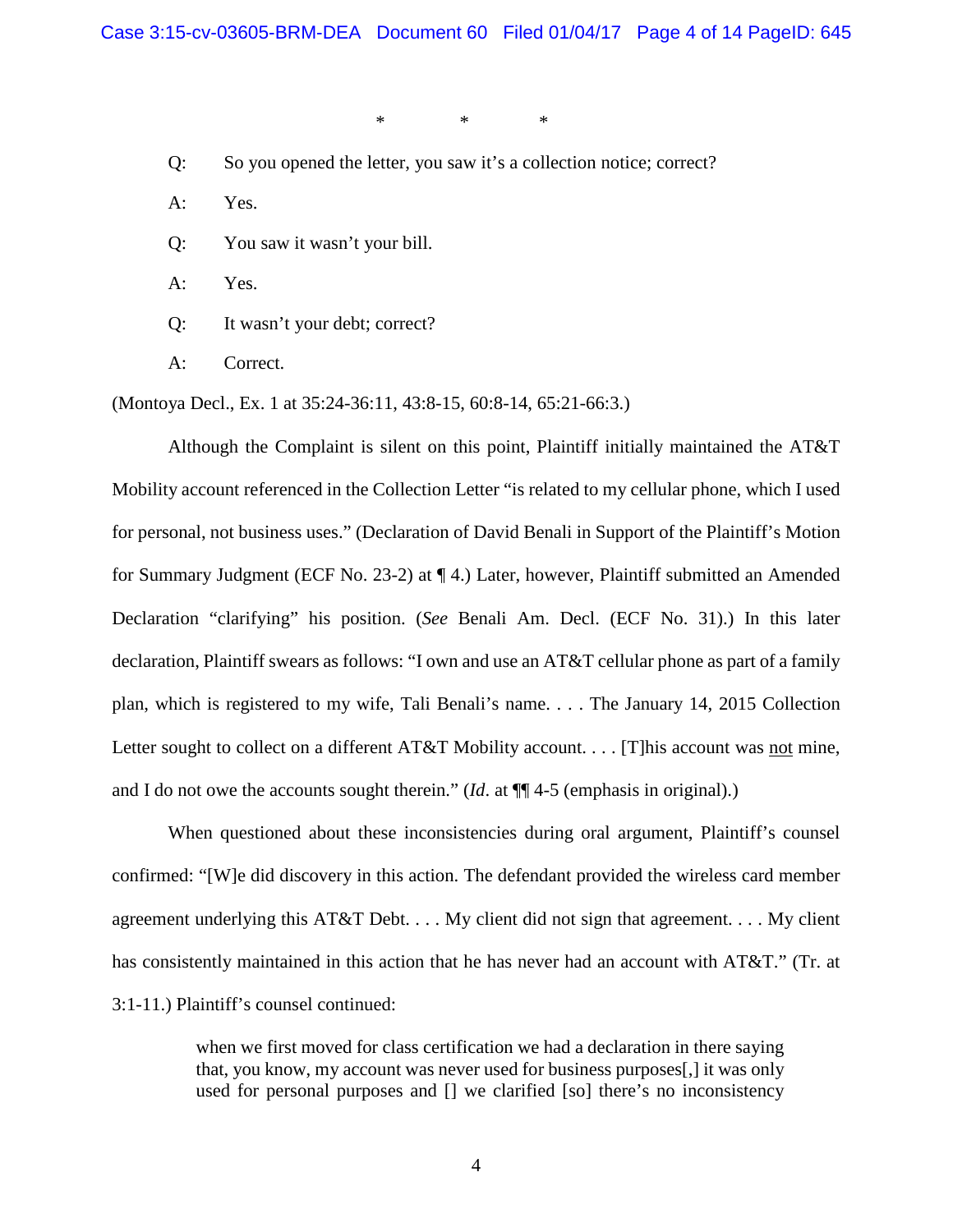here. . . . [H]is actual AT&T cell phone which he uses which is on his wife's plan that's the cell phone we were referring to and . . . just so the record is clear we put in a revised declaration . . . and in the revised declaration it has always been the same that [he] never used his phone for business purposes it has always been used for personal purposes and the reason is the FDCPA only covers personal debts not business debts and, so, we were just trying to establish one of the prongs of our prima facie claim.

(Tr. at 15:11-16:5.) Essentially, Plaintiff's position, as stated by his counsel, is that "[i]t doesn't matter whether or not [Plaintiff] actually owe[s] the debt" or ever had an account with AT&T. (*Id*. at 5:4-5.)

## **II. LEGAL STANDARD**

Summary judgment is appropriate "if the pleadings, depositions, answers to interrogatories, and admissions on file, together with the affidavits, if any, show that there is no genuine issue as to any material fact and that the moving party is entitled to a judgment as a matter of law." Fed. R. Civ. P. 56(c). A factual dispute is genuine only if there is "a sufficient evidentiary basis on which a reasonable jury could find for the non-moving party," and it is material only if it has the ability to "affect the outcome of the suit under governing law." *Kaucher v. County of Bucks*, 455 F.3d 418, 423 (3d Cir. 2006); *see also Anderson v. Liberty Lobby, Inc.*, 477 U.S. 242, 248 (1986). Disputes over irrelevant or unnecessary facts will not preclude a grant of summary judgment. *Anderson*, 477 U.S. at 248. "In considering a motion for summary judgment, a district court may not make credibility determinations or engage in any weighing of the evidence; instead, the non-moving party's evidence 'is to be believed and all justifiable inferences are to be drawn in his favor.'" *Marino v. Indus. Crating Co.*, 358 F.3d 241, 247 (3d Cir. 2004) (quoting *Anderson*, 477 U.S. at 255)); *see also Matsushita Elec. Indus. Co. v. Zenith Radio Corp.*, 475 U.S. 574, 587, (1986); *Curley v. Klem*, 298 F.3d 271, 276-77 (3d Cir. 2002).

The party moving for summary judgment has the initial burden of showing the basis for its motion. *Celotex Corp. v. Catrett*, 477 U.S. 317, 323 (1986). "If the moving party will bear the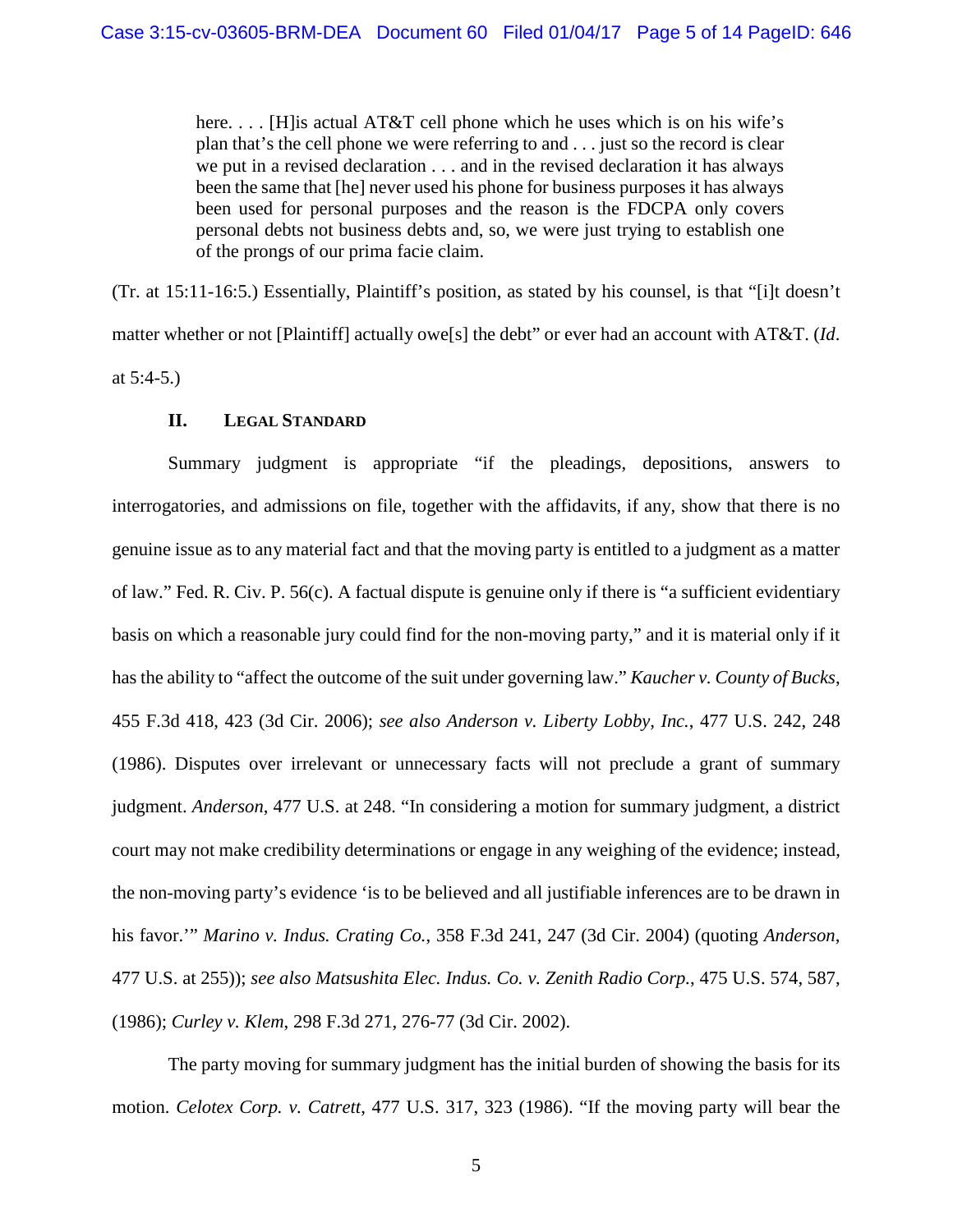burden of persuasion at trial, that party must support its motion with credible evidence . . . that would entitle it to a directed verdict if not controverted at trial." *Id.* at 331. On the other hand, if the burden of persuasion at trial would be on the nonmoving party, the party moving for summary judgment may satisfy Rule 56's burden of production by either (1) "submit[ting] affirmative evidence that negates an essential element of the nonmoving party's claim" or (2) demonstrating "that the nonmoving party's evidence is insufficient to establish an essential element of the nonmoving party's claim." *Id.* Once the movant adequately supports its motion pursuant to Rule 56(c), the burden shifts to the nonmoving party to "go beyond the pleadings and by her own affidavits, or by the depositions, answers to interrogatories, and admissions on file, designate specific facts showing that there is a genuine issue for trial." *Id.* at 324; *see also Matsushita*, 475 U.S. at 586; *Ridgewood Bd. of Ed. v. Stokley*, 172 F.3d 238, 252 (3d Cir. 1999). In deciding the merits of a party's motion for summary judgment, the court's role is not to evaluate the evidence and decide the truth of the matter, but to determine whether there is a genuine issue for trial. *Anderson*, 477 U.S. at 249. Credibility determinations are the province of the factfinder. *Big Apple BMW, Inc. v. BMW of N. Am., Inc.*, 974 F.2d 1358, 1363 (3d Cir. 1992).

There can be "no genuine issue as to any material fact," however, if a party fails "to make a showing sufficient to establish the existence of an element essential to that party's case, and on which that party will bear the burden of proof at trial." *Celotex*, 477 U.S. at 322-23. "[A] complete failure of proof concerning an essential element of the nonmoving party's case necessarily renders all other facts immaterial." *Id.* at 323; *Katz v. Aetna Cas. & Sur. Co.*, 972 F.2d 53, 55 (3d Cir. 1992).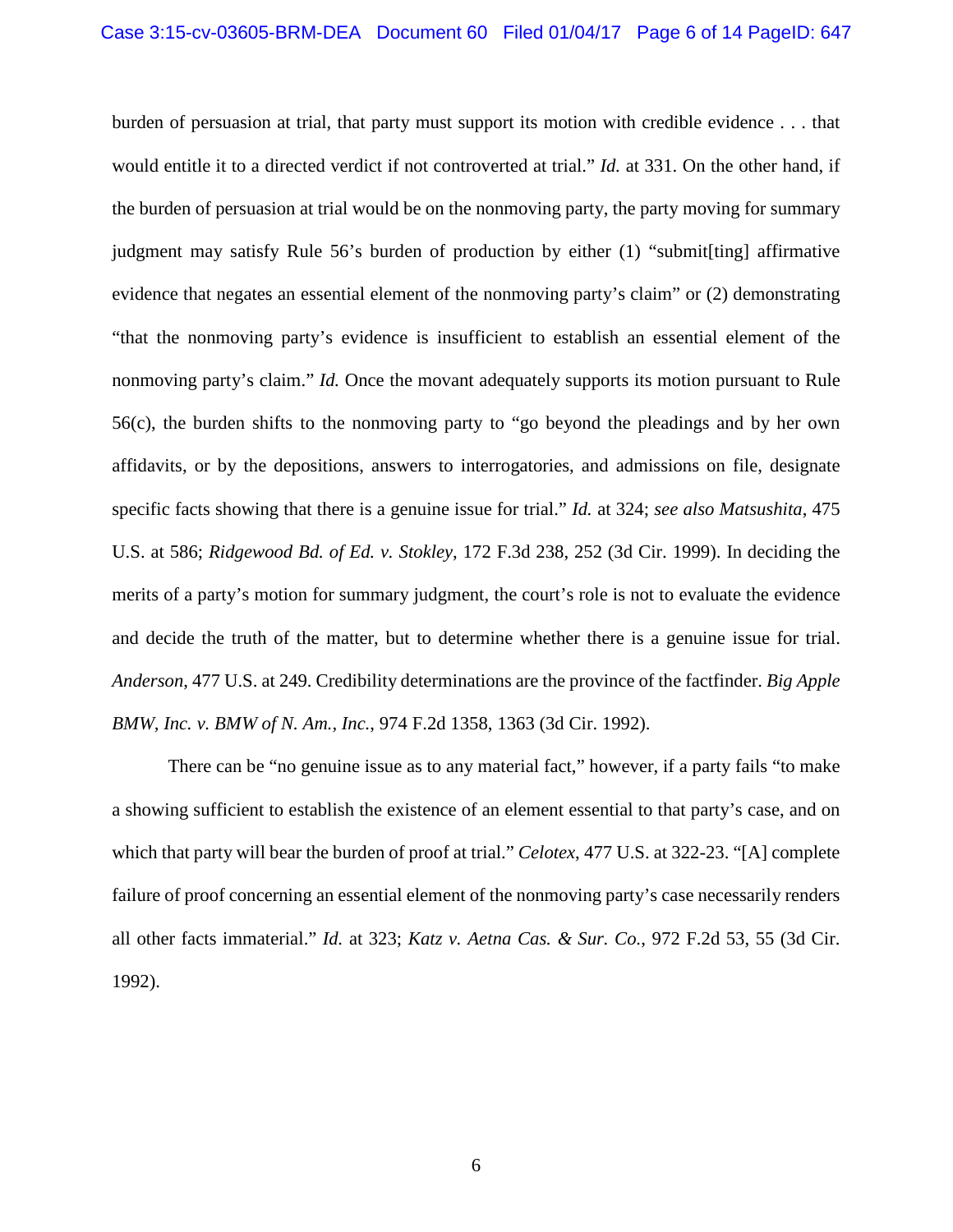### **III. DECISION**

Plaintiff's Complaint asserts two causes of action, both for alleged violations of the FDCPA. First, Plaintiff alleges AFNI violated § 1692e of the FDCPA by including in the Collection Letter a reference to a processing fee for payments made electronically, because it constitutes a false, deceptive and misleading representation or means to collect a debt. (*See* Compl. (ECF No. 1) at ¶¶ 22-26.) Second, Plaintiff alleges AFNI violated § 1692f(1) of the FDCPA because including a processing fee for payments made electronically constitutes an unfair and unconscionable means to attempt to collect a debt. (*Id*. at ¶¶ 27-31; Mem. of Law in Support of Plaintiff's Motion for Summary Judgment (ECF No. 23-1) at 7.)

Typically, "[t]o prevail on an FDCPA claim, a plaintiff must prove that (1) she is a consumer (2) the defendant is a debt collector, (3) the defendant's challenged practice involves an attempt to collect a 'debt' as the [FDCPA] defines it, and (4) the defendant has violated a provision of the FDCPA in attempting to collect the debt." *Douglass v. Convergent Outsourcing*, 765 F. 3d 299, 303 (3d Cir. 2014); *see also Jensen v. Pressler & Pressler*, 791 F. 3d 413, 417 (3d Cir. 2015).

Plaintiff contends "[t]he first three of these elements are not the subject to any serious dispute in this action." (ECF No. 23-1 at 6.) Rather, "[t]he only question to be resolved in this action is whether the Defendant's actions, in attempting to charge a \$4.95 processing fee to consumers paying their debts via credit card, violates the FDCPA." (*Id*. at 7.) Plaintiff urges the Court to answer this question in the affirmative and grant summary judgment in its favor because AFNI's charging of the processing fee was not "expressly permitted by the contract creating the debt." (*Id*. at 9.) It is undisputed, however, that Plaintiff never signed *any* agreement with AT&T, and Plaintiff concedes that "New Jersey state law neither affirmatively permits nor expressly prohibits a processing fee for credit card payments." (*Id*.)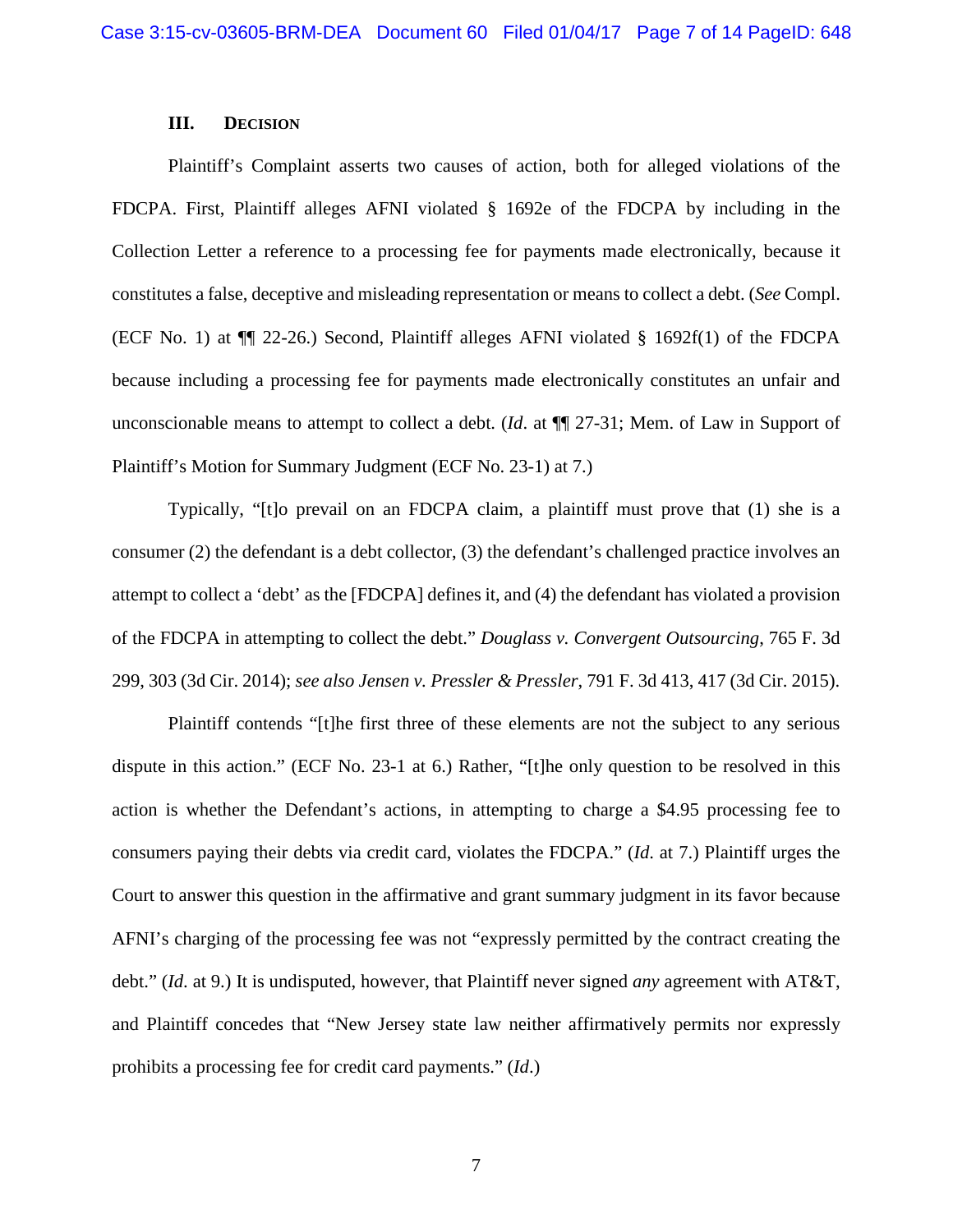Relying on the recent Supreme Court decision in *Spokeo, Inc. v. Robbins*, 136 S. Ct. 1540 (2016), Defendant argues Plaintiff has neither been harmed nor suffered an injury in fact and, thus, lacks Article III standing to maintain this action. (ECF No. 35 at 3.) Even assuming Plaintiff has standing, Defendant argues its reference to a processing fee in the Collection Letter is not a violation of the FDCPA because Plaintiff could have paid by mail without incurring a processing fee and, further, New Jersey law permits charging consumers processing fees so long as the consumers have another option to pay without incurring a fee. Finally, Defendant points out that "Plaintiff testified at his deposition that he never had an account with AT&T Mobility that is referenced in AFNI's January 14, 2015 letter; that the AT&T Mobility account was a 'scam,' and he contacted AT&T to say that he never ordered a phone and never opened a line...."<sup>[3](#page-7-0)</sup> (ECF No. 56 at 2.) Therefore, Defendant argues, Plaintiff has failed to meet his burden of showing the absence of a genuine issue of material fact and, further, lacks Article III standing for failing to demonstrate any concrete, particularized injury.

### **A. Article III Standing**

"Article III of the Constitution limits the jurisdiction of federal courts to 'Cases' and 'Controversies.'" *Lance v. Coffman*, 549 U.S. 437, 439 (2007). "Standing to sue is a doctrine rooted in the traditional understanding of a case or controversy." *Spokeo*, 136 S. Ct. at 1547. "The standing inquiry focuses on whether the party invoking jurisdiction had the requisite stake in the outcome when the suit was filed." *Constitution Party of Pa. v. Aichele*, 757 F.3d 347, 360 (3d Cir. 2014) (citing *Davis v. FEC*, 554 U.S. 724, 734 (2008)).

<span id="page-7-0"></span><sup>&</sup>lt;sup>3</sup> Defendant also notes "the shape-shifting nature of Plaintiff's evolving evidence on whether there is a contract or not . . . creating a fact issue that defeats Plaintiff's own summary judgment [motion]." (ECF No. 35 at 7 n.3.) Nevertheless, "AFNI's position is that regardless of the existence of a contract, there is no prohibition to collecting [processing] fees in the presence of a non-fee manner to pay, and that these processing or convenience fees are permitted by law." (*Id*.)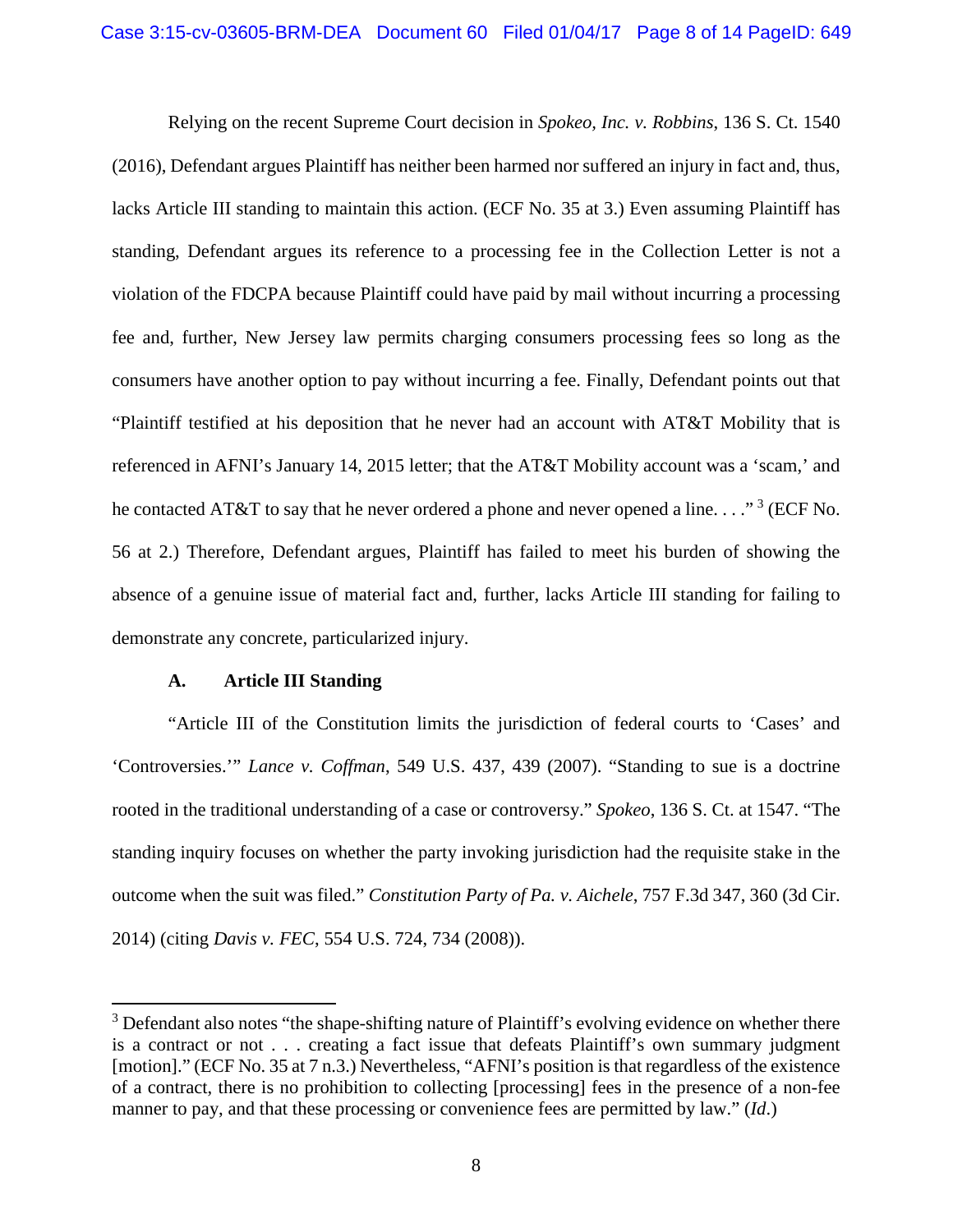Article III "standing consists of three elements." *Spokeo*, 136 S. Ct. at 1547 (quoting *Lujan v. Defenders of Wildlife*, 504 U.S. 555, 560 (1992)). To establish standing, "[t]he plaintiff must have (1) suffered an injury in fact, (2) that is fairly traceable to the challenged conduct of the defendant, and (3) that is likely to be redressed by a favorable judicial decision." *Id.*

Plaintiff, as the party invoking federal jurisdiction, "'bears the burden of establishing' the elements of standing, and 'each element must be supported in the same way as any other matter on which the plaintiff bears the burden of proof, *i.e.*, with the manner and degree of evidence required at the successive stages of the litigation.'" *FOCUS v. Allegheny County Court of Common Pleas,* 75 F. 3d 834, 838 (3d Cir. 1996) (quoting *Lujan,* 504 U.S. at 561); *see also Spokeo*, 136 S. Ct. at 1547 ("The plaintiff, as the party invoking federal jurisdiction, bears the burden of establishing these elements.") (citing *FW/PBS, Inc. v. Dallas*, 493 U.S. 215, 231 (1990)). However, "general factual allegations of injury resulting from the defendant's conduct may suffice." *Lujan,* 504 U.S. at 561.

As in *Spokeo*, "[t]his case primarily concerns injury in fact, the '[f]irst and foremost' of standing's three elements." *Spokeo*, 136 S. Ct. at 1547 (quoting *Steel Co. v. Citizens for Better Environment*, 523 U.S. 83, 103 (1998)). "To establish injury in fact, a plaintiff must show that he or she suffered 'an invasion of a legally protected interest' that is 'concrete and particularized' and 'actual or imminent, not conjectural or hypothetical.'" *Id.* at 1548 (quoting *Lujan*, 504 U.S. at 560). "For an injury to be 'particularized,' it 'must affect the plaintiff in a personal and individual way.'" *Id.* (citations omitted). "Particularization is necessary to establish injury in fact, but it is not sufficient. An injury in fact must also be 'concrete.'" *Id.* "A 'concrete' injury must be 'de facto'; that is, it must actually exist." *Id*. (explaining that "[w]hen we have used the adjective 'concrete,'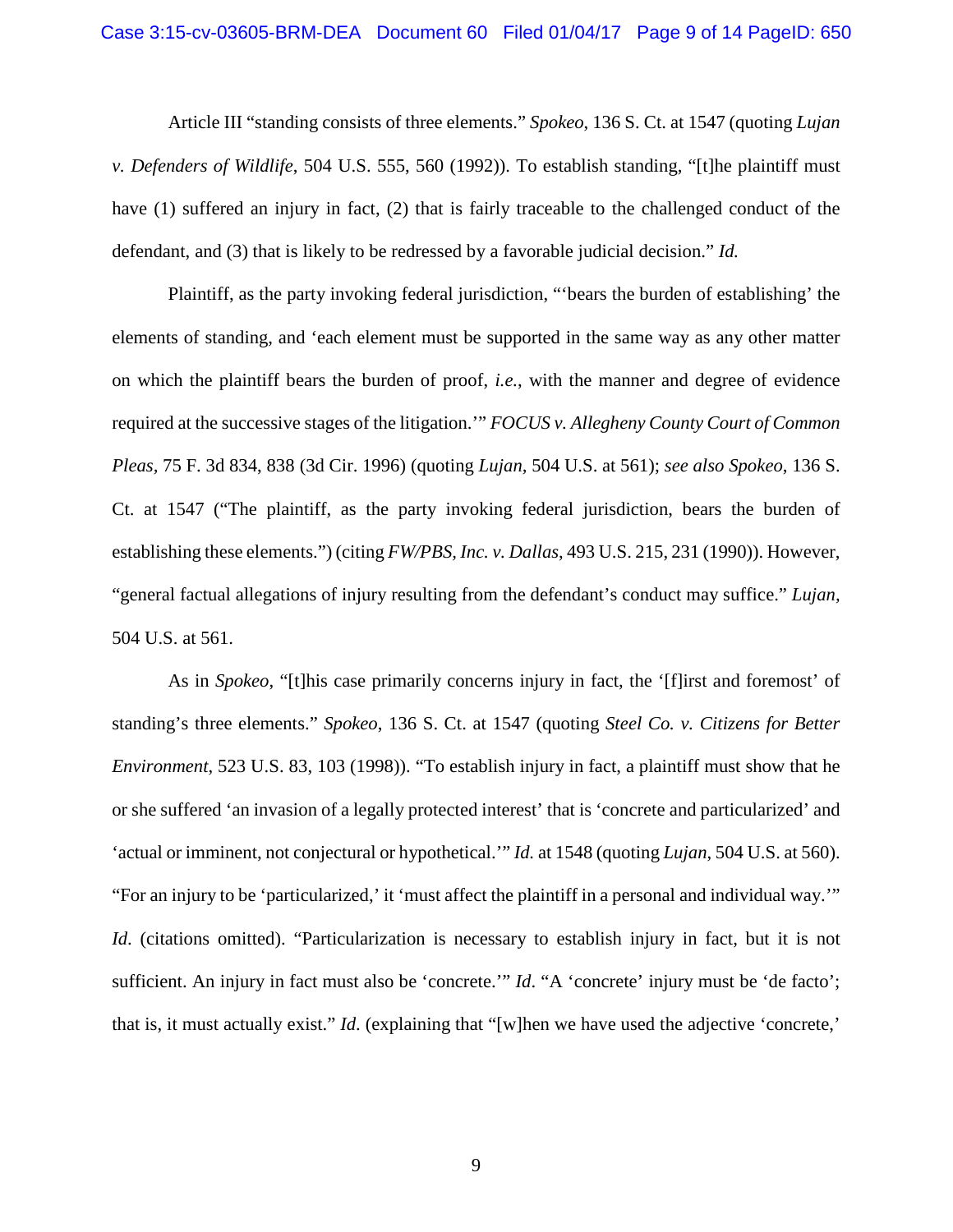we have meant to convey the usual meaning of the term – 'real,' and not 'abstract.'"). "Concreteness, therefore, is quite different from particularization." *Id*.

Defendant argues that Plaintiff "has not suffered any concrete injury – tangible or intangible – sufficient to sustain his alleged claim under the FDCPA" and "[t]he mere conclusion that he was upset [by the Collection Letter] is nowhere near the threshold requirement for a concrete, particularized injury." (ECF No. 35 at 4-5.) In response, Plaintiff argues that he "suffered an injury that is 'particularized', since he alleges that he personally received th[e] Collection Letter. Plaintiff further alleges a harm that is 'concrete' where the Defendant sought to obtain payment of an extra \$4.95 fee from the Plaintiff." (ECF No. 47 at 13; *see also* Tr. at 7:23-25 ("In this case Mr. Benali is complaining about excessive collection practice on a letter that he received.").) According to Plaintiff, for purposes of Article III standing, "[i]t doesn't matter whether or not you actually owe the debt." (Tr. at 5:4-5.)

In *Spokeo*, the Supreme Court held that intangible injuries can be concrete and, under certain circumstances, the risk of real harm can also satisfy the requirement of concreteness. *Spokeo*, 136 S. Ct. at 1549. However, "Article III standing requires a concrete injury even in the context of a statutory violation." *Id*. As such, a plaintiff may "not, for example, allege a bare procedural violation, divorced from any concrete harm, and satisfy the injury-in-fact requirement of Article III." *Id*. (citing *Summers*, 555 U.S. at 496 ("[D]eprivation of a procedural right without some concrete interest that is affected by the deprivation … is insufficient to create Article III standing")) (additional citation omitted). This is exactly the situation here.

In his Complaint, Plaintiff sets forth bare statutory violations but has not established (and simply cannot establish) a single concrete harm he suffered as a result of these alleged violations. Merely receiving the Collection Letter, without more, is not sufficient to confer Article III standing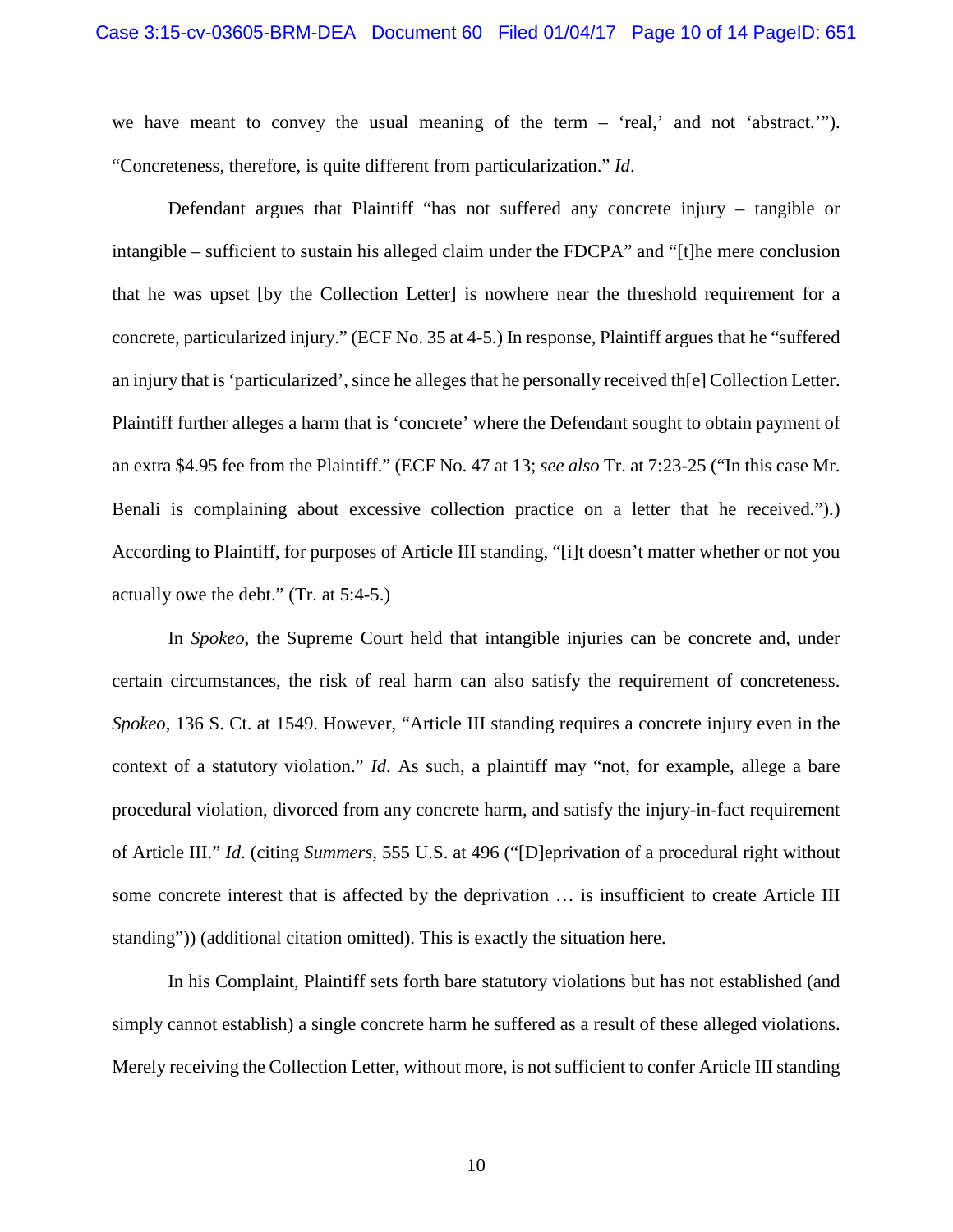#### Case 3:15-cv-03605-BRM-DEA Document 60 Filed 01/04/17 Page 11 of 14 PageID: 652

because, as Plaintiff unequivocally testified, the alleged "debt" was not his, and he knew it immediately upon receiving the Collection Letter. Even assuming, for the sake of argument, the Collection Letter violated the FDCPA, Plaintiff has only alleged a bare procedural violation divorced of any concrete harm. *See Spokeo*, 136 S. Ct. at 1550 ("Robins cannot satisfy the demands of Article III by alleging a bare procedural violation. A violation of one of the FCRA's procedural requirements may result in no harm. . . . An example that comes readily to mind is an incorrect zip code. It is difficult to imagine how the dissemination of an incorrect zip code, without more could work any concrete harm."). Here, Defendant's alleged FDCPA violations did not, in fact, result in any actual or threatened harm to Plaintiff, and he readily admits as much.

Plaintiff tries to distinguish *Spokeo* by arguing that, here, Defendant "created the risk that the Plaintiff would pay his debt with his credit card, and blindly pay this \$4.95 fee, believing that this fee could legally be charged to him" and "suffered an injury that is 'particularized', since he personally received th[e] Collection Letter." (ECF No. 47 at 13.) But this is just another way of saying that a bare procedural violation is itself a concrete harm – a principle explicitly rejected by the Supreme Court. *See Spokeo* 136 S. Ct. at 1550; *see also Hecht v. Hertz Corp.*, 2016 WL 6139911, at \*3-\*4 (D.N.J. Oct. 20, 2016) (finding plaintiff lacked Article III standing to challenge the legality of certain statements made on defendant's website where the plaintiff failed to "allege that he even viewed (let alone relied upon to his detriment) either of these sections of Hertz's website"); *Braitberg v. Charter Commc'ns, Inc.*, 2016 WL 4698283, at \*4 (8th Cir. Sept. 8, 2016) (holding that Plaintiff who alleged only that a company violated a procedural duty to destroy personally identifiable information, without alleging any resulting harm – such as disclosure to a third party or misuse of that information – did not have standing under *Spokeo*); *Lee v. Verizon Commc'ns, Inc.*, 2016 WL 4926159, at \*2 (5th Cir. Sept. 15, 2016) (holding plaintiff's allegation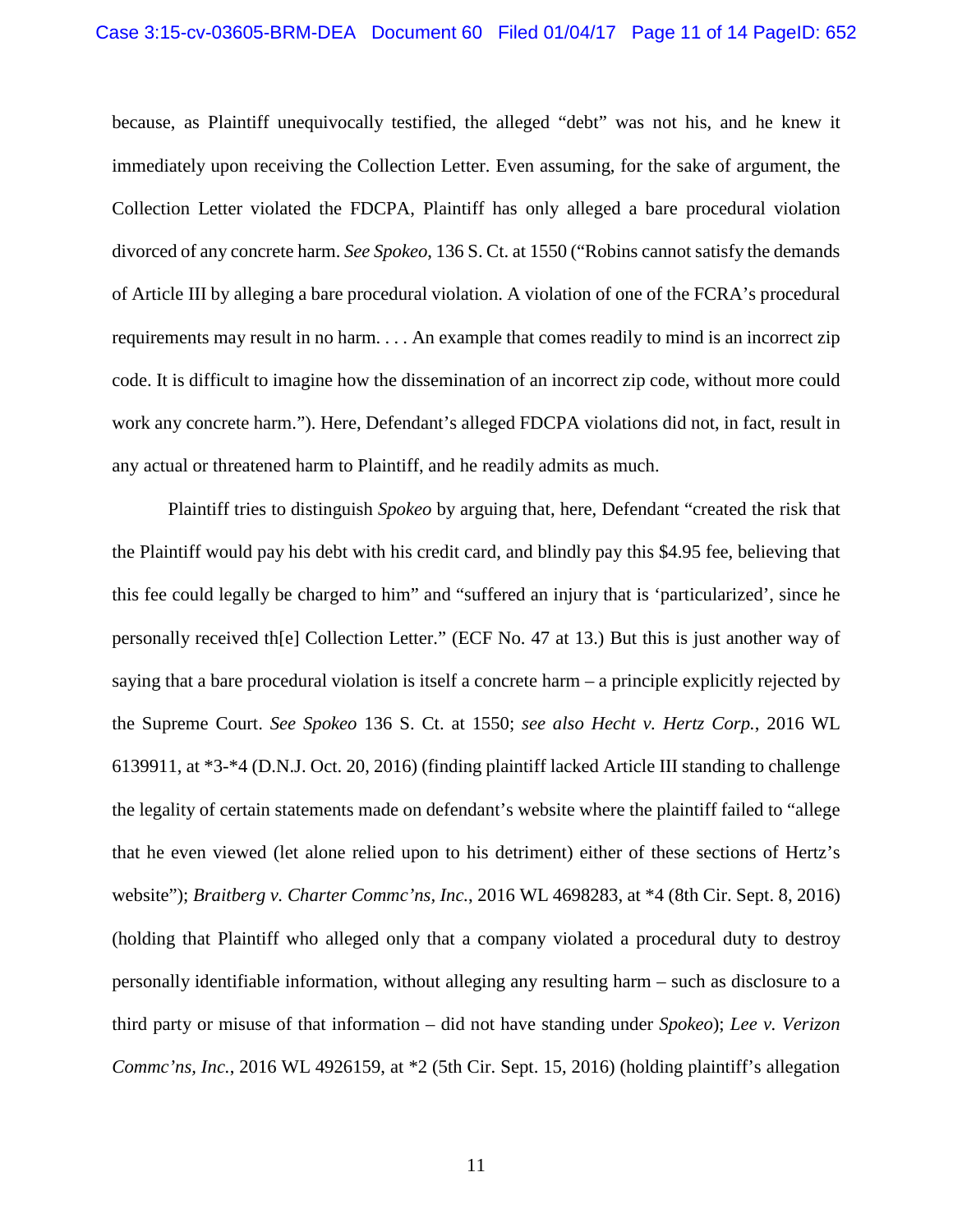of an "invasion of a statutory right to 'proper plan management' under ERISA" did not establish a concrete harm "where there was no allegation of a real risk that Plaintiff's defined-benefit-plan payments would be affected"). [4](#page-11-0)

In any event, and despite Plaintiff's counsel's arguments to the contrary, it is undisputed that there was no risk that Plaintiff would pay the \$4.95 processing fee because he never had an account with AT&T and immediately believed the Collection Letter to be a "scam." To be sure, in certain circumstances, the risk of real harm may satisfy the requirement of concreteness. *See*

<span id="page-11-0"></span><sup>&</sup>lt;sup>4</sup> Plaintiff further argues he "cited to dozens of holdings where district courts have overwhelmingly found that a plaintiff, whose rights under the FDCPA have been violated, has Article III standing to sue." (ECF No. 54 at 1.) Plaintiff contends, "[a]s in *Blaha* [*v. First National Collection Bureau*, Case No. 16-2791, slip op. (D.N.J. Nov. 10, 2016)], it does not matter that the Plaintiff did not pay the unauthorized \$4.95 processing fee unlawfully sought by the Defendant in its Collection Letter." (*Id*. at 3.) Plaintiff's reliance on *Blaha* is misplaced. Initially, unlike *Blaha* (and the overwhelming majority of cases cited by Plaintiff), where the Court was deciding a Fed. R. Civ. P. 12(b) motion to dismiss and required to accept the plaintiff's allegations as true, this case is at the summary judgement stage and no such presumption of truthfulness applies. Moreover, in *Blaha*, the plaintiff alleged the defendants violated Sections 1692e and 1692f of the FDCPA by sending her a letter that sought to collect on a time-barred debt and allegedly seeking to induce consumers to pay the debt in an effort to revive the statute of limitations. *See Blaha*, slip op. at pp. 4, 15. Defendants moved to dismiss arguing, *inter alia*, the statutory violations alleged by the plaintiff were bare procedural violations insufficient to establish Article III standing. *See id.* at 14. Although the *Blaha* Court ultimately found defendant's collection letter did not violate the FDCPA, it held the complaint sufficiently alleged a harm which the statute was intended to guard against, noting that an injury in fact may exist "solely by virtue of statutes creating legal rights, the invasion of which creates standing." *Id*. at 15-16. Here, however, Plaintiff admits he never opened any account with AT&T and the unsupported (indeed, flatly contradicted) allegation that "the AT&T account was related to the Plaintiff's cellular phone, which the Plaintiff used for personal, not business uses" is insufficient at the summary judgment stage. Indeed, even Plaintiff's counsel acknowledged the heightened standard of proof necessary on a motion for summary judgment. (*See* Tr. at 6:23-7:3 ("It impacts the burden of proof at that particular stage so I would like to say a motion to dismiss stage it might just be you have to, you know, put together the allegations but that's about it while at a summary judgment stage you might actually have to prove it.").) But Plaintiff's counsel also admitted that "when we first moved for class certification we had a declaration in there saying that, you know, my account was never used for business purposes[,] it was only used for personal purposes" because "*we were just trying to establish one of the prongs of our prima facie claim*." (*Id*. at 15:11-16:5 (emphasis added).) While these allegations might be sufficient to overcome a motion to dismiss, at the summary judgment stage, a plaintiff "actually ha[s] to prove" their allegations. But Plaintiff has failed to do so here.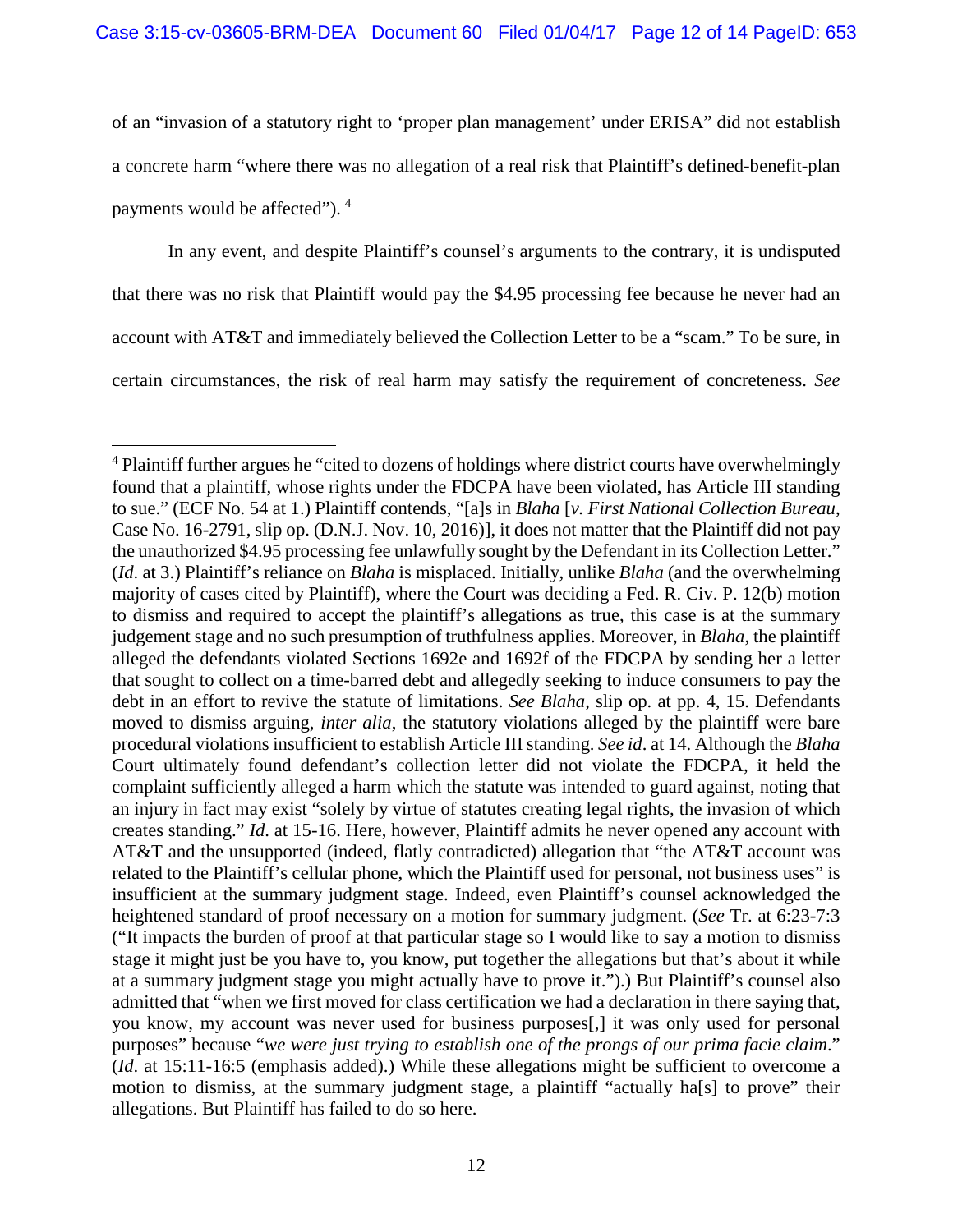*Spokeo*, 136 S. Ct. at 1550; *see also Carney v. Russell P. Goldman, P.C.*, Case No. 15-260, slip op., 2016 WL 7408849 (D.N.J. Dec. 22, 2016) (denying motion to dismiss FDCPA claims where plaintiff allegedly suffered only an informational injury and a risk of economic injury resulting from defendant's statutory violations). While the Court has doubts the Collection Letter violates the FDCPA,<sup>[5](#page-12-0)</sup> the alleged procedural violations in this case also may entail a degree of risk sufficient to meet the concreteness requirement as to any of the 31,000 recipients of the Collection Letter who actually had an account with AT&T. However, Plaintiff readily admits he suffered no actual harm nor was he exposed to any risk of harm. Instead, Plaintiff complains of the quintessential "bare procedural harm, divorced from any concrete harm," which cannot "satisfy the injury-in-fact requirement of Article III." *See Spokeo,* at 1549-50 (holding that a concrete harm is one that is "not conjectural or hypothetical").

<span id="page-12-0"></span> $<sup>5</sup>$  Although not cited by the parties in their briefs, the Court is aware of at least one very recent</sup> (albeit non-precedential) opinion of the Third Circuit dealing with a near-identical debt collection letter as here. *See Szczurek v. Professional Mgmt., Inc.*, 627 Fed. App'x. 57 (3d Cir. 2015). The collection letter in *Szcczurek*, which the Third Circuit quoted in full in its opinion, stated, in pertinent part, as follows: "Payments can be made by check or credit card. . . . For prompt account resolution, credit and debit card payments can be made by accessing our automated interactive telephone system . . . 24 hours a day, seven days a week. Please be advised that a transaction fee of \$5.00 is charged on all credit card payments. This transaction fee is in addition to your actual payment and the fee will not be credited to your account." *Id*. at 59. The Third Circuit took no issue with, nor made any mention of, the letter's reference to a transaction fee and, instead, held that "whether viewed alone or in context," the "correspondence did not violate the FDCPA." *Id*. at 58, 62. The District Court in *Szczurek* also quoted the collection letter in its entirety, again without any apparent pause, and nonetheless granted summary judgment in favor of the defendant because "[t]he notice states clearly . . . that the debtor has multiple options, and the least sophisticated debtor, reading the notice in its entirety, would understand that." *Szczurek v. Professional Mgmt., Inc.*, 59 F. Supp. 3d 721, 728 (E.D. Pa. 2014). While not dispositive, because the issue was not before the Third Circuit and its opinion is non-precedential, this Court nevertheless identifies the obvious reality that a recent, non-precedential Third Circuit opinion analyzing nearly-identical language, in the context of an FDCPA claim, has the potential to be persuasive. In light of the Court's finding that Plaintiff lacks Article III standing, however, the lack of subject matter jurisdiction precludes the Court from addressing the merits of Defendant's alleged FDCPA violations at this time.